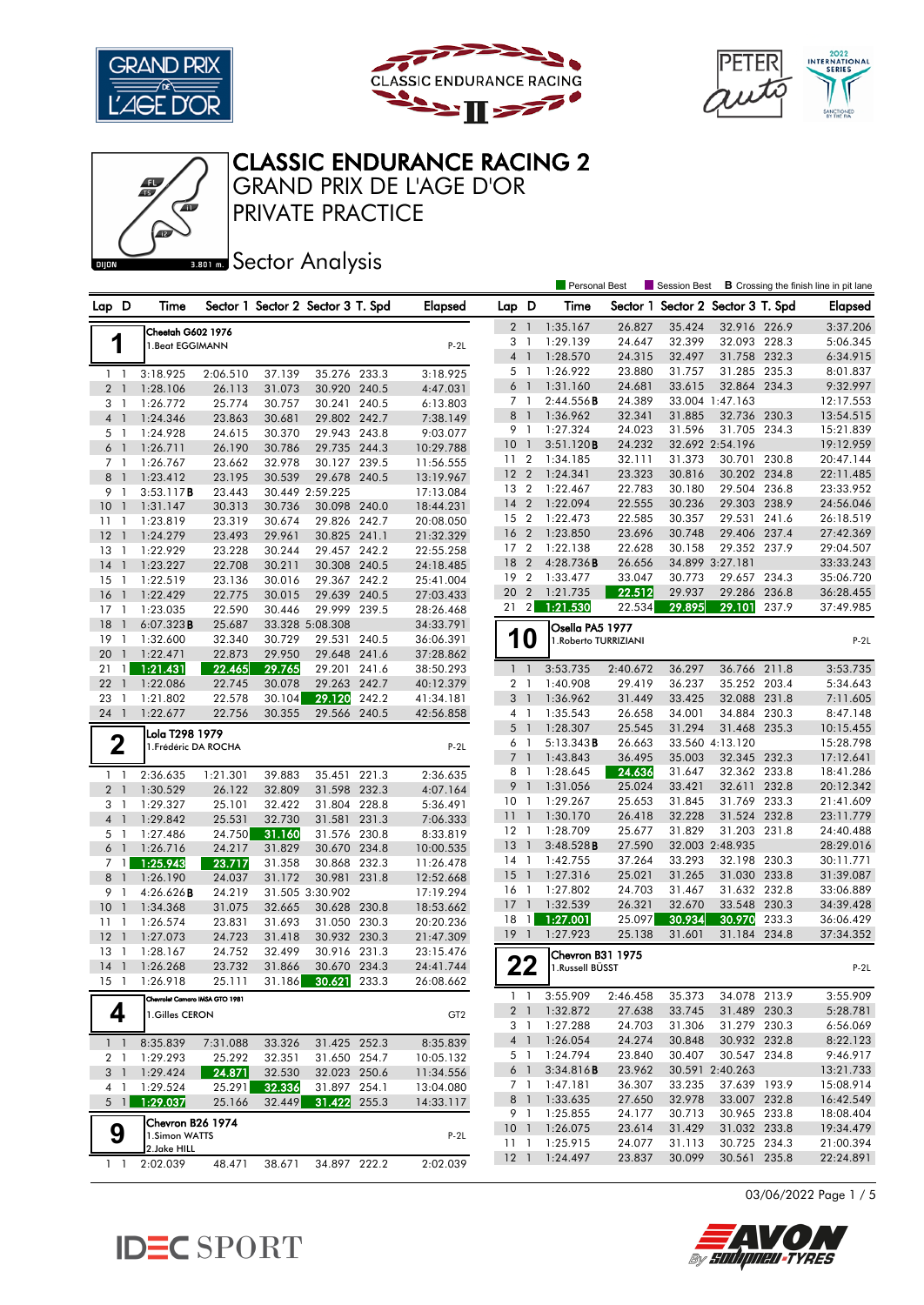





# CLASSIC ENDURANCE RACING 2

PRIVATE PRACTICE GRAND PRIX DE L'AGE D'OR

**BRONES** Sector Analysis

|                     |                                |                        |                  |                  |                                   |       |                        |                       |                | <b>Personal Best</b>   |                  | Session Best                      |                              |       | <b>B</b> Crossing the finish line in pit lane |
|---------------------|--------------------------------|------------------------|------------------|------------------|-----------------------------------|-------|------------------------|-----------------------|----------------|------------------------|------------------|-----------------------------------|------------------------------|-------|-----------------------------------------------|
| Lap D               |                                | Time                   |                  |                  | Sector 1 Sector 2 Sector 3 T. Spd |       | <b>Elapsed</b>         | Lap D                 |                | Time                   |                  | Sector 1 Sector 2 Sector 3 T. Spd |                              |       | Elapsed                                       |
| 13                  | $\overline{1}$                 | 1:25.971               | 24.026           | 31.066           | 30.879 232.8                      |       | 23:50.862              | 7 <sub>1</sub>        |                | 1:30.875               | 26.723           | 32.393                            | 31.759 238.9                 |       | 12:38.363                                     |
| 14                  | $\mathbf{1}$                   | 1:24.987               | 23.395           | 30.983           | 30.609 233.8                      |       | 25:15.849              | 8                     | $\overline{1}$ | 1:29.908               | 25.992           | 32.446                            | 31.470 240.5                 |       | 14:08.271                                     |
| 15                  | -1                             | 4:13.191B              | 23.419           |                  | 30.444 3:19.328                   |       | 29:29.040              | 9 1                   |                | 1:30.341               | 25.600           | 32.840                            | 31.901 237.9                 |       | 15:38.612                                     |
| 16                  | $\mathbf{1}$                   | 1:46.602               | 40.527           | 35.084           | 30.991 233.3                      |       | 31:15.642              | 10                    | $\overline{1}$ | 1:29.346               | 25.623           | 32.084                            | 31.639 235.8                 |       | 17:07.958                                     |
| 17                  | $\overline{1}$                 | 1:24.750               | 23.485           | 30.660           | 30.605 233.8                      |       | 32:40.392              | $11-1$                |                | 1:29.749               | 25.608           | 32.379                            | 31.762 237.4                 |       | 18:37.707                                     |
| 18                  | $\overline{1}$                 | 1:23.923               | 23.461           | 30.180           | 30.282 233.8                      |       | 34:04.315              | $12-1$                |                | 1:28.450               | 24.951           | 32.173                            | 31.326 233.8                 |       | 20:06.157                                     |
| 19                  | $\overline{1}$                 | 1:23.554               | 23.329           | 30.093           | 30.132                            | 236.8 | 35:27.869              | 13                    | $\overline{1}$ | 6:52.188B              | 27.419           |                                   | 35.480 5:49.289              |       | 26:58.345                                     |
| 20                  | $\mathbf{1}$                   | 2:45.065B              | 23.705           |                  | 33.110 1:48.250                   |       | 38:12.934              | 14                    | $\overline{1}$ | 1:38.740               | 32.191           | 34.691                            | 31.858 236.3                 |       | 28:37.085                                     |
| 21                  | $\mathbf{1}$                   | 1:40.924               | 35.050           | 35.288           | 30.586 234.8                      |       | 39:53.858              | 15                    | -1             | 1:30.023               | 25.188           | 31.769                            | 33.066 231.3                 |       | 30:07.108                                     |
| 22                  | $\mathbf{1}$                   | 1:23.539               | 22.987           | 30.320           | 30.232                            | 233.8 | 41:17.397              | 16                    | $\overline{1}$ | 1:28.371               | 25.395           | 31.700                            | 31.276 234.3                 |       | 31:35.479                                     |
| 23                  | $\overline{1}$                 | 1:24.181               | 23.423           | 30.357           | 30.401 234.3                      |       | 42:41.578              | $17-1$                |                | 1:28.654               | 25.422           | 32.167                            | 31.065                       | 232.8 | 33:04.133                                     |
|                     |                                | Chevron B36 1976       |                  |                  |                                   |       |                        | 18                    | $\overline{1}$ | 1:29.220               | 25.038           | 32.606                            | 31.576 234.8                 |       | 34:33.353                                     |
|                     | 26                             | 1. Claude LE JEAN      |                  |                  |                                   |       | $P-2L$                 |                       |                | Lotus Esprit Gr.5 1979 |                  |                                   |                              |       |                                               |
|                     |                                | 2.Lucien ROSSIAUD      |                  |                  |                                   |       |                        | 36                    |                | 1.Greg CATON           |                  |                                   |                              |       | GT <sub>2</sub>                               |
| $1\quad$            |                                | 3:21.079               | 2:10.446         | 36.713           | 33.920                            | 226.9 | 3:21.079               |                       |                |                        |                  |                                   |                              |       |                                               |
| 2 1                 |                                | 1:33.044               | 26.281           | 34.501           | 32.262                            | 234.3 | 4:54.123               | $1\quad$              |                | 4:46.078 <b>B</b>      | 1:48.443         |                                   | 36.242 2:21.393              |       | 4:46.078                                      |
| 3 <sub>1</sub><br>4 | $\mathbf{1}$                   | 1:32.106<br>1:31.641   | 25.767<br>25.493 | 33.494<br>33.786 | 32.845 231.3<br>32.362 235.8      |       | 6:26.229<br>7:57.870   | 2 <sub>1</sub><br>3 1 |                | 1:40.932<br>1:31.232   | 36.373<br>25.507 | 32.853<br>33.693                  | 31.706 234.8<br>32.032 237.9 |       | 6:27.010                                      |
| 5 <sub>1</sub>      |                                | 4:46.546B              | 28.383           |                  | 33.611 3:44.552                   |       | 12:44.416              | 4 <sup>1</sup>        |                | 1:28.496               | 25.657           | 31.554                            | 31.285 235.8                 |       | 7:58.242<br>9:26.738                          |
| 6 1                 |                                | 1:46.554               | 37.595           | 34.670           | 34.289 230.3                      |       | 14:30.970              | $5 \vert 1 \vert$     |                | 1:26.680               | 24.430           | 31.251                            | 30.999                       | 237.9 | 10:53.418                                     |
| $\overline{7}$      | $\overline{1}$                 | 1:36.194               | 26.662           | 35.355           | 34.177                            | 232.8 | 16:07.164              |                       |                |                        |                  |                                   |                              |       |                                               |
| 81                  |                                | 1:32.896               | 26.637           | 32.779           | 33.480 232.8                      |       | 17:40.060              | 42                    |                | Chevron B36 1979       |                  |                                   |                              |       |                                               |
| 9                   | $\overline{1}$                 | 1:34.076               | 26.668           | 32.959           | 34.449 233.8                      |       | 19:14.136              |                       |                | 1. Philipp BRUEHWILER  |                  |                                   |                              |       | $P-2L$                                        |
| 10                  | -1                             | 1:33.015               | 26.953           | 33.080           | 32.982 233.3                      |       | 20:47.151              | $\mathbf{1}$          | $\overline{1}$ | 3:51.792               | 2:35.900         | 39.482                            | 36.410                       | 205.3 | 3:51.792                                      |
| 111                 |                                | 1:33.580               | 26.595           | 34.008           | 32.977 233.3                      |       | 22:20.731              | 2 <sub>1</sub>        |                | 1:34.794               | 27.757           | 34.231                            | 32.806 223.6                 |       | 5:26.586                                      |
|                     |                                | Chevron B31 1975       |                  |                  |                                   |       |                        | 3 <sup>1</sup>        |                | 1:31.364               | 26.608           | 33.738                            | 31.018 236.8                 |       | 6:57.950                                      |
| 27                  |                                | 1.Ludovic CARON        |                  |                  |                                   |       | $P-2L$                 | 4 1                   |                | 1:28.377               | 24.643           | 33.470                            | 30.264 242.7                 |       | 8:26.327                                      |
|                     |                                | 2. Martin STRETTON     |                  |                  |                                   |       |                        | 5                     | $\overline{1}$ | 4:05.370B              | 23.596           |                                   | 31.445 3:10.329              |       | 12:31.697                                     |
| $\mathbf{1}$        | $\overline{1}$                 | 2:12.838               | 54.556           | 39.453           | 38.829                            | 188.5 | 2:12.838               | 6                     | $\overline{1}$ | 1:41.037               | 34.441           | 35.579                            | 31.017 240.0                 |       | 14:12.734                                     |
| 2 <sub>1</sub>      |                                | 1:52.573               | 33.422           | 42.759           | 36.392 227.4                      |       | 4:05.411               | 7 <sub>1</sub>        |                | 1:25.875               | 23.517           | 31.299                            | 31.059 240.5                 |       | 15:38.609                                     |
| 3 1                 |                                | 1:27.713               | 24.734           | 31.519           | 31.460 235.8                      |       | 5:33.124               | 8 1                   |                | 1:24.850               | 24.097           | 30.881                            | 29.872 242.2                 |       | 17:03.459                                     |
| $\overline{4}$      | $\overline{1}$                 | 1:25.619               | 24.235           | 31.027           | 30.357 234.3                      |       | 6:58.743               | 9                     | $\overline{1}$ | 1:23.642               | 22.999           | 30.816                            | 29.827 242.2                 |       | 18:27.101                                     |
| 5 1                 |                                | 1:25.058               | 24.106           | 30.613           | 30.339 233.8                      |       | 8:23.801               | $10-1$                |                | 1:24.483               | 23.266           | 31.228                            | 29.989 243.2                 |       | 19:51.584                                     |
| 6 1                 |                                | 3:47.782B              | 23.310           |                  | 30.720 2:53.752                   |       | 12:11.583              | 11                    | $\overline{1}$ | 1:23.883               | 22.996           | 30.346                            | 30.541 242.2                 |       | 21:15.467                                     |
| 7 <sub>1</sub>      |                                | 1:29.936               | 28.403           | 31.141           | 30.392 235.3                      |       | 13:41.519              | $12 \quad 1$          |                | 1:23.001               | 22.773           | 30.662                            | 29.566 242.7                 |       | 22:38.468                                     |
| 8                   | $\overline{1}$                 | 1:25.239               | 23.405           | 31.069           | 30.765 232.8                      |       | 15:06.758              | 13                    | $\overline{1}$ | 6:53.014B              | 25.608           |                                   | 35.895 5:51.511              |       | 29:31.482                                     |
| 9                   | $\overline{1}$                 | 1:25.267               | 23.409           | 31.432           | 30.426 230.8                      |       | 16:32.025              | $14-1$                |                | 1:37.924               | 35.460           | 32.322                            | 30.142 238.4                 |       | 31:09.406                                     |
| 10                  | $\mathbf{1}$                   | 1:24.363               | 23.069           | 30.967           | 30.327 232.3                      |       | 17:56.388              | 15                    | $\overline{1}$ | 1:23.584               | 22.636           | 30.610                            | 30.338 240.0                 |       | 32:32.990                                     |
| 11                  | 1                              | 4:01.917 <b>B</b>      | 23.620           |                  | 33.087 3:05.210                   |       | 21:58.305              | 16                    | $\overline{1}$ | 1:23.268               | 22.907           | 30.586                            | 29.775 241.1                 |       | 33:56.258                                     |
| 12                  | $\overline{1}$                 | 1:31.053               | 29.580           | 30.857           | 30.616 234.3<br>30.601            |       | 23:29.358              | 17                    | $\overline{1}$ | 1:25.515               | 23.850           | 31.089                            | 30.576 242.2                 |       | 35:21.773                                     |
| 13<br>14            | $\overline{1}$<br>$\mathbf{1}$ | 1:24.445<br>1:24.217   | 22.858<br>22.963 | 30.986<br>30.939 | 30.315 230.3                      | 234.3 | 24:53.803<br>26:18.020 | 18<br>$19-1$          | $\overline{1}$ | 1:23.053<br>1:23.211   | 23.322<br>22.984 | 30.360<br>30.587                  | 29.371<br>29.640 244.9       | 245.5 | 36:44.826<br>38:08.037                        |
| 15                  | -1                             | 7:11.279B              | 23.505           |                  | 31.787 6:15.987                   |       | 33:29.299              |                       |                |                        |                  |                                   |                              |       |                                               |
| 16 2                |                                | 1:49.494               | 41.621           | 36.275           | 31.598 232.3                      |       | 35:18.793              |                       |                | Osella PA5 1977        |                  |                                   |                              |       |                                               |
|                     |                                | 17 2 1:25.243          | 23.470           | 31.194           | 30.579 232.3                      |       | 36:44.036              | 44                    |                | 1. Gianluigi CANDIANI  |                  |                                   |                              |       | $P-2L$                                        |
|                     |                                | 18 2 1:23.415          | 23.120           | 30.338           | 29.957 234.8                      |       | 38:07.451              | $1\quad1$             |                | 3:20.945               | 2:05.970         | 38.779                            | 36.196 212.2                 |       | 3:20.945                                      |
|                     |                                | 19 2 2:05.040 <b>B</b> | 25.388           |                  | 34.610 1:05.042                   |       | 40:12.491              |                       | 2 <sup>1</sup> | 1:34.334               | 27.525           | 34.339                            | 32.470 222.2                 |       | 4:55.279                                      |
| 20 2                |                                | 1:40.084               | 31.257           | 36.370           | 32.457 235.3                      |       | 41:52.575              |                       | 3 1            | 1:31.568               | 25.205           | 33.454                            | 32.909 220.4                 |       | 6:26.847                                      |
|                     |                                | Lola T296 1976         |                  |                  |                                   |       |                        |                       |                | 4 1 1:31.978           | 25.287           | 33.860                            | 32.831 218.6                 |       | 7:58.825                                      |
| 32                  |                                | 1.Bert SMEETS          |                  |                  |                                   |       | $P-2L$                 |                       |                | 5 1 1:30.382           | 26.162           | 32.497                            | 31.723 222.2                 |       | 9:29.207                                      |
|                     |                                |                        |                  |                  |                                   |       |                        |                       | 6 1            | 1:29.408               | 24.434           | 33.075                            | 31.899 222.2                 |       | 10:58.615                                     |
|                     | $1\quad1$                      | 3:10.329               | 1:57.048         | 37.919           | 35.362 231.8                      |       | 3:10.329               | 7 1                   |                | 1:27.277               | 23.993           | 31.289                            | 31.995 219.5                 |       | 12:25.892                                     |
| 2 <sub>1</sub>      |                                | 1:35.249               | 27.450           | 34.661           | 33.138 238.4                      |       | 4:45.578               |                       |                | 8 1 1:29.159           | 24.390           | 32.154                            | 32.615 219.1                 |       | 13:55.051                                     |
| 3 1                 |                                | 1:37.818               | 28.451           | 35.811           | 33.556 238.4                      |       | 6:23.396               |                       |                | 9 1 1:27.454           | 24.123           |                                   | 31.974 31.357 225.0          |       | 15:22.505                                     |
| $4 \quad 1$         |                                | 1:33.594               | 26.426           | 34.344           | 32.824 240.0                      |       | 7:56.990               |                       |                | 10 1 6:04.473 <b>B</b> | 24.306           |                                   | 32.476 5:07.691              |       | 21:26.978                                     |
| 5 1                 |                                | 1:38.971               | 30.738           | 34.839           | 33.394 237.4                      |       | 9:35.961               |                       |                | 11 1:37.363            | 33.550           | 31.699                            | 32.114 214.3                 |       | 23:04.341                                     |
| 6 1                 |                                | 1:31.527               | 26.632           | 32.787           | 32.108 239.5                      |       | 11:07.488              |                       |                | 12 1 1:26.980          | 24.057           | 31.532                            | 31.391 218.6                 |       | 24:31.321                                     |

03/06/2022 Page 2 / 5



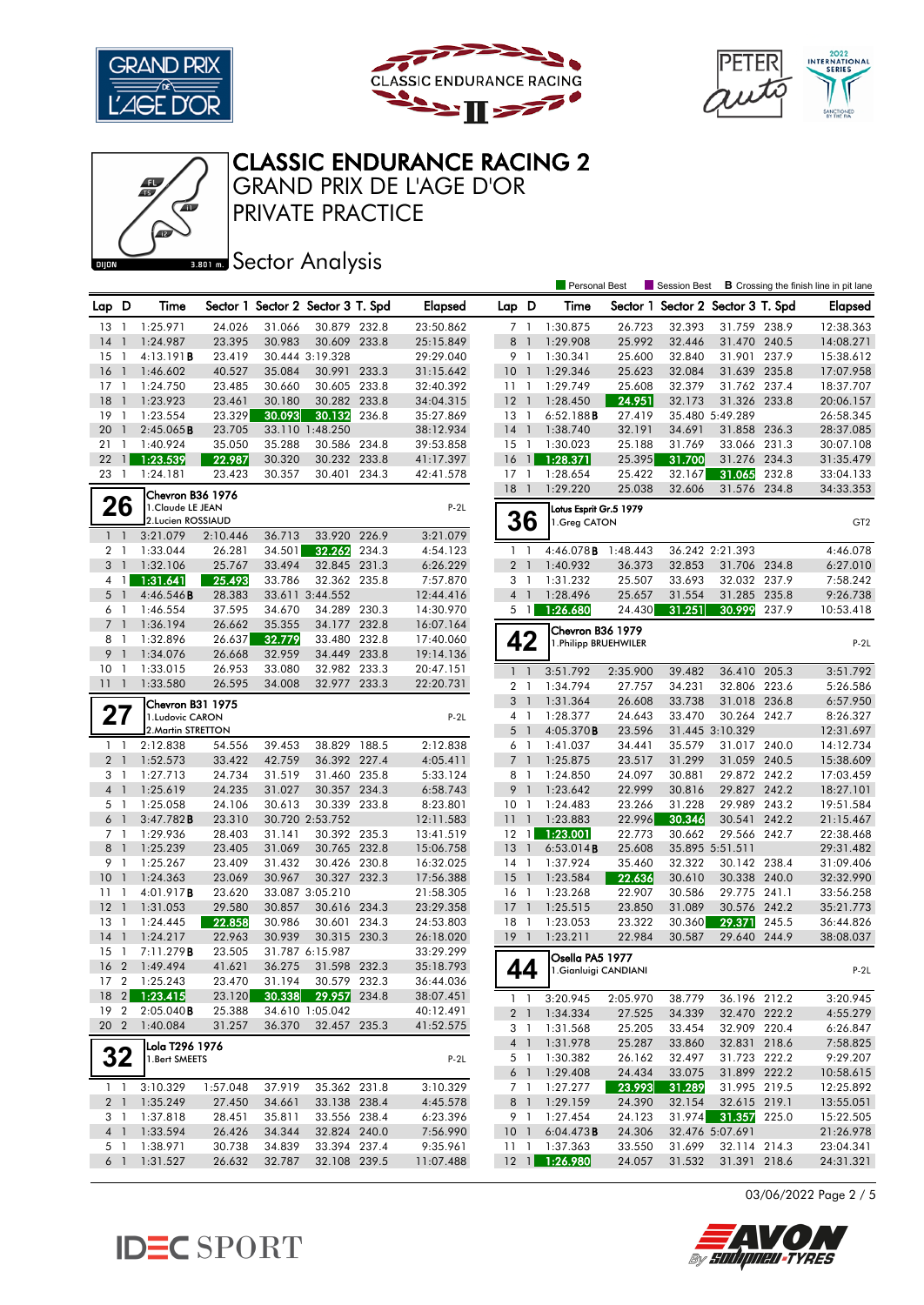

Œ





Personal Best **S** Session Best **B** Crossing the finish line in pit lane

# CLASSIC ENDURANCE RACING 2

PRIVATE PRACTICE GRAND PRIX DE L'AGE D'OR

**BRONES** Sector Analysis

| Lap D |                | Time                                  |          |        | Sector 1 Sector 2 Sector 3 T. Spd |       | <b>Elapsed</b>  | Lap D           |                | Time                  |          |        | Sector 1 Sector 2 Sector 3 T. Spd |       | <b>Elapsed</b>  |
|-------|----------------|---------------------------------------|----------|--------|-----------------------------------|-------|-----------------|-----------------|----------------|-----------------------|----------|--------|-----------------------------------|-------|-----------------|
|       |                | Porsche 935 1977                      |          |        |                                   |       |                 | 6               | $\overline{1}$ | 1:37.369              | 29.747   | 33.794 | 33.828 230.8                      |       | 14:20.979       |
|       | 45             | 1. Jean-Christian DUBY                |          |        |                                   |       | GT <sub>2</sub> | 7 1             |                | 1:32.716              | 26.236   | 33.568 | 32.912 231.8                      |       | 15:53.695       |
|       |                | 2.Gilles VANNELET                     |          |        |                                   |       |                 | 8               | $\overline{1}$ | 1:31.601              | 25.604   | 33.175 | 32.822 231.8                      |       | 17:25.296       |
|       | 1 <sub>1</sub> | 2:44.298                              | 1:29.250 | 37.773 | 37.275                            | 189.8 | 2:44.298        | 9 1             |                | 1:31.762              | 26.148   | 32.934 | 32.680                            | 232.3 | 18:57.058       |
|       | 2 <sub>1</sub> | 1:38.478                              | 28.046   | 35.576 | 34.856                            | 205.7 | 4:22.776        | 10              | -1             | 8:16.874B             | 25.772   |        | 33.351 7:17.751                   |       | 27:13.932       |
| 3     | - 1            | 1:34.568                              | 26.548   | 34.049 | 33.971                            | 215.1 | 5:57.344        | 11              | $\overline{1}$ | 1:43.550              | 36.828   | 33.447 | 33.275 227.4                      |       | 28:57.482       |
|       | 4 <sup>1</sup> | 1:33.236                              | 26.027   | 34.213 | 32.996 224.5                      |       | 7:30.580        | $12-1$          |                | 1:32.264              | 26.265   | 32.902 | 33.097 229.8                      |       | 30:29.746       |
|       | 5 <sub>1</sub> | 1:31.981                              | 25.577   | 33.460 | 32.944 228.3                      |       | 9:02.561        | 13              | $\overline{1}$ | 1:31.873              | 25.713   | 33.206 | 32.954 230.8                      |       | 32:01.619       |
|       | 6 <sup>1</sup> | 1:36.300                              | 26.642   | 34.676 | 34.982 204.9                      |       | 10:38.861       | $14-1$          |                | 1:31.672              | 25.363   | 33.366 | 32.943 231.8                      |       | 33:33.291       |
|       | 7 <sup>1</sup> | 1:38.045                              | 27.649   | 35.129 | 35.267 211.4                      |       | 12:16.906       | -15             | $\overline{1}$ | 1:50.777              | 43.217   | 34.041 | 33.519                            | 233.8 | 35:24.068       |
| 8     | $\overline{1}$ | 5:24.743B                             | 27.406   |        | 36.676 4:20.661                   |       | 17:41.649       | 16              | -1             | 1:33.929              | 26.210   | 33.604 | 34.115 228.3                      |       | 36:57.997       |
|       | 9 1            | 2:10.334                              | 45.276   | 43.717 | 41.341 187.5                      |       | 19:51.983       | 17              | $\overline{1}$ | 1:32.678              | 26.006   | 33.342 | 33.330 230.8                      |       | 38:30.675       |
| 10    | $\overline{1}$ | 1:45.492                              | 30.087   | 38.200 | 37.205 213.0                      |       | 21:37.475       |                 |                | TOJ SC304 1976        |          |        |                                   |       |                 |
| 11    | -1             | 1:42.210                              | 29.261   | 37.560 | 35.389 227.8                      |       | 23:19.685       | 52              |                | 1. Yves SCEMAMA       |          |        |                                   |       | $P+2L$          |
| 12    | $\overline{1}$ | 1:36.658                              | 27.520   | 34.959 | 34.179 225.0                      |       | 24:56.343       |                 |                |                       |          |        |                                   |       |                 |
| 13    | $\overline{1}$ | 1:35.911                              | 26.688   | 35.356 | 33.867 226.4                      |       | 26:32.254       | $1\quad$        |                | 3:19.949              | 2:11.051 | 34.487 | 34.411                            | 244.3 | 3:19.949        |
| 14    | $\overline{1}$ | 1:36.155                              | 26.760   | 34.923 | 34.472 209.7                      |       | 28:08.409       | 2 <sub>1</sub>  |                | 1:28.124              | 26.221   | 31.986 | 29.917 255.9                      |       | 4:48.073        |
| 15    | -1             | 1:35.121                              | 26.333   | 35.760 | 33.028 227.4                      |       | 29:43.530       | 3               | -1             | 1:25.510              | 25.257   | 31.098 | 29.155 258.4                      |       | 6:13.583        |
| 16    | $\overline{1}$ | 1:35.027                              | 26.181   | 35.883 | 32.963 232.3                      |       | 31:18.557       | 4 <sup>1</sup>  |                | 1:22.117              | 22.984   | 30.499 | 28.634 266.7                      |       | 7:35.700        |
| 17    | -1             | 1:32.891                              | 25.249   | 34.427 | 33.215 228.8                      |       | 32:51.448       | 5 1             |                | 1:22.435              | 22.783   | 30.697 | 28.955                            | 264.1 | 8:58.135        |
| 18    | $\overline{1}$ | 1:34.885                              | 26.622   | 35.050 | 33.213 229.3                      |       | 34:26.333       | 6 <sup>1</sup>  |                | 1:23.983              | 24.922   | 30.457 | 28.604 265.4                      |       | 10:22.118       |
| 19    | $\overline{1}$ | 1:32.531                              | 25.993   | 33.598 | 32.940                            | 231.8 | 35:58.864       | 7 <sup>1</sup>  |                | $3:52.307$ <b>B</b>   | 22.373   |        | 31.668 2:58.266                   |       | 14:14.425       |
| 20    | $\overline{1}$ | 1:35.121                              | 25.551   | 34.611 | 34.959                            | 224.5 | 37:33.985       | 8               | $\blacksquare$ | 1:31.004              | 30.937   | 30.972 | 29.095 264.7                      |       | 15:45.429       |
| 211   |                | 1:32.690                              | 25.892   | 33.731 | 33.067 233.3                      |       | 39:06.675       | 9 1             |                | 1:22.846              | 22.635   | 31.216 | 28.995 267.3                      |       | 17:08.275       |
| 221   |                | 1:32.747                              | 25.544   | 33.826 | 33.377 231.3                      |       | 40:39.422       | 10 <sup>°</sup> | -1             | 1:21.367              | 22.504   | 30.351 | 28.512 268.7                      |       | 18:29.642       |
|       |                |                                       |          |        |                                   |       |                 | 11              | $\overline{1}$ | 1:21.316              | 22.491   | 30.283 | 28.542 268.0                      |       | 19:50.958       |
|       | 49             | TOJ SC303 1978<br>1. Dominique GUENAT |          |        |                                   |       | $P+2L$          | $12-1$          |                | 1:23.119              | 22.808   | 30.283 | 30.028 266.0                      |       | 21:14.077       |
|       |                |                                       |          |        |                                   |       |                 | 13              | $\overline{1}$ | 3:53.881B             | 22.837   |        | 30.412 3:00.632                   |       | 25:07.958       |
|       | $1\quad$       | 3:20.551                              | 2:17.710 | 32.996 | 29.845 269.3                      |       | 3:20.551        | 14              | $\overline{1}$ | 1:28.859              | 29.810   | 30.432 | 28.617 266.0                      |       | 26:36.817       |
|       | 2 <sub>1</sub> | 1:25.862                              | 25.388   | 31.104 | 29.370 270.7                      |       | 4:46.413        | 15              | $\overline{1}$ | 1:21.231              | 22.327   | 30.318 | 28.586 264.7                      |       | 27:58.048       |
|       | 3 <sub>1</sub> | 1:22.108                              | 23.238   | 30.173 | 28.697 272.7                      |       | 6:08.521        | 16              | $\overline{1}$ | 1:21.038              | 22.458   | 30.331 | 28.249 267.3                      |       | 29:19.086       |
|       | 4 <sup>1</sup> | 1:20.879                              | 22.536   | 29.735 | 28.608 274.1                      |       | 7:29.400        | 17              | $\overline{1}$ | 1:23.151              | 22.179   | 31.119 | 29.853 264.1                      |       | 30:42.237       |
|       | 5 <sub>1</sub> | 1:20.330                              | 22.138   | 29.708 | 28.484 275.5                      |       | 8:49.730        | 18              | $\overline{1}$ | 1:21.642              | 22.916   | 30.176 | 28.550 268.7                      |       | 32:03.879       |
|       | 6 <sup>1</sup> | 5:38.268B                             | 34.378   |        | 30.114 4:33.776                   |       | 14:27.998       | $19-1$          |                | 1:21.292              | 22.865   | 29.974 | 28.453 266.7                      |       | 33:25.171       |
|       | 7 <sub>1</sub> | 1:30.307                              | 30.307   | 31.128 | 28.872                            | 274.1 | 15:58.305       | 20              | $\overline{1}$ | 1:20.524              | 22.052   | 30.117 | 28.355 269.3                      |       | 34:45.695       |
| 8     | $\overline{1}$ | 1:20.009                              | 22.370   | 29.460 | 28.179 274.1                      |       | 17:18.314       | $21 \quad 1$    |                | 1:21.645              | 22.131   | 31.051 | 28.463 267.3                      |       | 36:07.340       |
| 9     | $\overline{1}$ | 1:19.778                              | 22.226   | 29.386 | 28.166                            | 276.9 | 18:38.092       | 22              | $\overline{1}$ | 1:24.821              | 24.157   | 30.395 | 30.269 262.1                      |       | 37:32.161       |
| 10    | $\overline{1}$ | 1:20.085                              | 22.336   | 29.250 | 28.499                            | 275.5 | 19:58.177       | 23              | $\overline{1}$ | 1:20.794              | 22.202   | 30.265 | 28.327 267.3                      |       | 38:52.955       |
| 11    | -1             | 1:22.300                              | 23.706   | 30.102 | 28.492 274.1                      |       | 21:20.477       | $24 \quad 1$    |                | 1:20.012              | 22.007   | 29.877 | 28.128                            | 270.7 | 40:12.967       |
| 12    | $\mathbf{1}$   | 1:20.667                              | 22.244   | 29.489 | 28.934 274.1                      |       | 22:41.144       |                 |                | BMW M1 Procar 1979    |          |        |                                   |       |                 |
| 13    | -1             | 8:06.995B                             | 22.796   |        | 29.521 7:14.678                   |       | 30:48.139       | 59              |                | 1. Sebastian GLASER   |          |        |                                   |       | GT <sub>2</sub> |
| 14    | $\overline{1}$ | 1:43.460                              | 38.005   | 33.976 | 31.479 269.3                      |       | 32:31.599       |                 |                |                       |          |        |                                   |       |                 |
| 15    | $\overline{1}$ | 1:21.701                              | 23.024   | 29.967 | 28.710 271.4                      |       | 33:53.300       | $1\quad$        |                | 3:24.443              | 2:05.048 | 38.044 | 41.351                            | 166.7 | 3:24.443        |
| 16    | $\overline{1}$ | 1:21.892                              | 23.346   | 30.081 | 28.465 275.5                      |       | 35:15.192       | 2 <sub>1</sub>  |                | 1:35.900              | 28.208   | 34.556 | 33.136 230.3                      |       | 5:00.343        |
| 17    | $\overline{1}$ | 1:20.263                              | 22.334   | 29.638 | 28.291 274.8                      |       | 36:35.455       | 3               | $\overline{1}$ | 1:30.223              | 25.745   | 32.571 | 31.907 236.3                      |       | 6:30.566        |
|       |                | 18 1 1:20.091                         | 22.386   | 29.342 | 28.363 274.8                      |       | 37:55.546       |                 |                | 4 1 1:28.258          | 24.582   | 31.658 | 32.018 241.6                      |       | 7:58.824        |
|       | $19-1$         | 1:26.507                              | 22.588   | 33.113 | 30.806 273.4                      |       | 39:22.053       | 5 1             |                | 1:28.569              | 25.509   | 31.642 | 31.418 241.1                      |       | 9:27.393        |
|       | 20 1           | 1:24.352                              | 22.559   | 31.087 | 30.706 271.4                      |       | 40:46.405       |                 |                | 6 1 1:26.809          | 24.646   | 31.101 | 31.062 241.1                      |       | 10:54.202       |
|       | 211            | 1:20.095                              | 22.572   | 29.304 | 28.219 274.8                      |       | 42:06.500       |                 |                | 7 1 4:19.543 <b>B</b> | 24.764   |        | 30.944 3:23.835                   |       | 15:13.745       |
|       |                |                                       |          |        |                                   |       |                 |                 |                | 8 1 1:34.929          | 31.492   | 31.706 | 31.731 236.8                      |       | 16:48.674       |
|       | 51             | Porsche 930 Turbo 1975                |          |        |                                   |       |                 | 9 1             |                | 1:27.394              | 24.773   | 31.434 | 31.187 241.1                      |       | 18:16.068       |
|       |                | 1. NELSON                             |          |        |                                   |       | GT <sub>2</sub> | 10 <sub>1</sub> |                | 1:26.568              | 24.127   | 31.022 | 31.419 237.9                      |       | 19:42.636       |
|       | $1\quad$       | 4:00.868                              | 2:49.388 | 37.251 | 34.229 231.3                      |       | 4:00.868        | $11-1$          |                | 1:26.173              | 23.697   | 31.381 | 31.095 240.0                      |       | 21:08.809       |
|       | 2 1            | 1:35.552                              | 26.240   | 36.037 | 33.275 231.8                      |       | 5:36.420        | 12 <sup>1</sup> |                | 5:00.924B             | 26.544   |        | 35.078 3:59.302                   |       | 26:09.733       |
|       |                | 3 1 1:34.578                          | 27.064   | 34.097 | 33.417 232.8                      |       | 7:10.998        |                 |                | 13 1 1:38.183         | 34.965   | 31.813 | 31.405 232.3                      |       | 27:47.916       |
|       | $4-1$          | 3:50.653B                             | 25.950   |        | 33.841 2:50.862                   |       | 11:01.651       |                 |                | 14 1 1:26.602         | 23.867   | 31.200 | 31.535 232.8                      |       | 29:14.518       |
|       | $5-1$          | 1:41.959                              | 33.321   | 34.150 | 34.488 231.8                      |       | 12:43.610       |                 |                | 15 1 1:26.766         | 24.182   | 31.506 | 31.078 234.3                      |       | 30:41.284       |

03/06/2022 Page 3 / 5



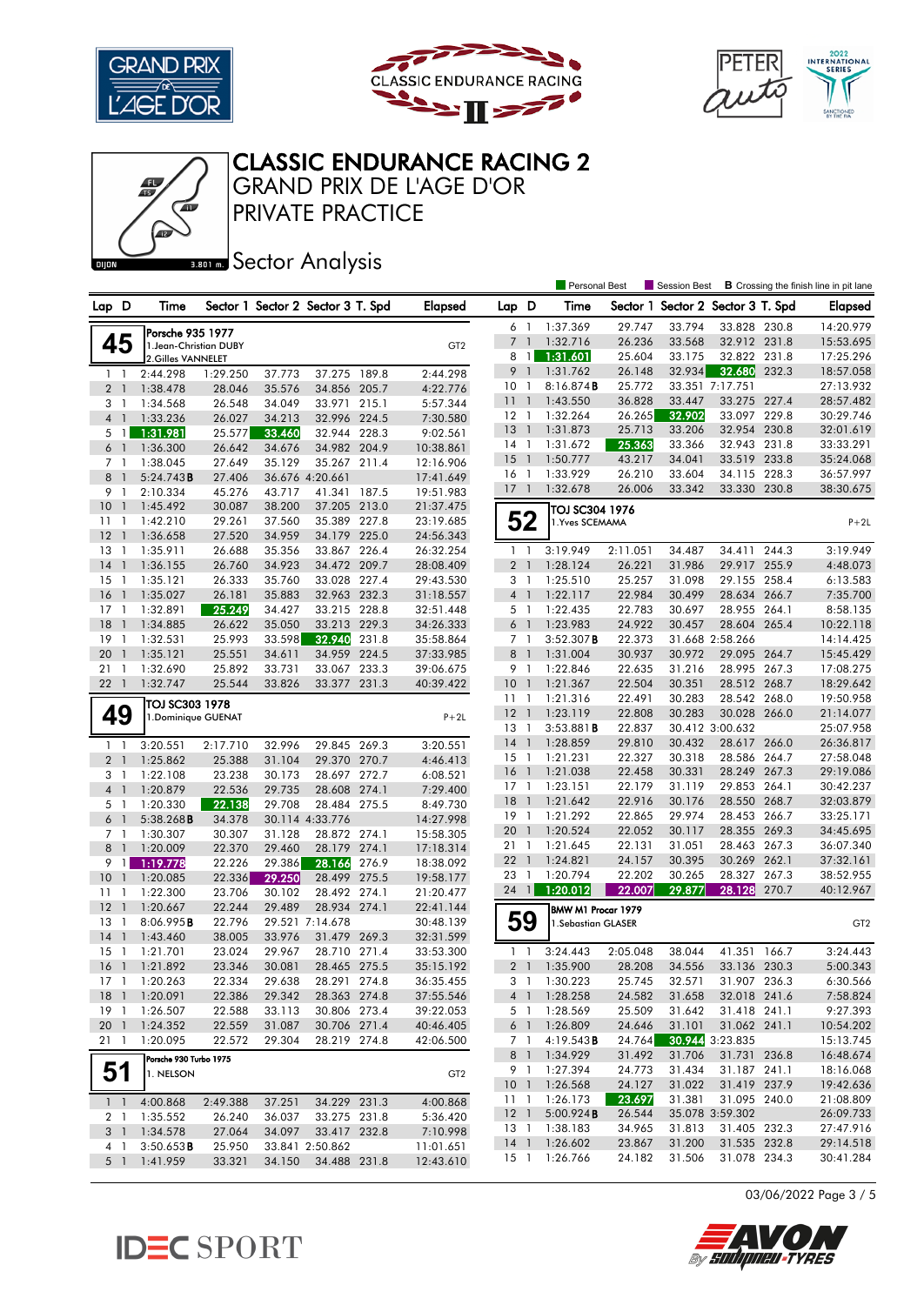

Œ





Personal Best **S** Session Best **B** Crossing the finish line in pit lane

# CLASSIC ENDURANCE RACING 2

PRIVATE PRACTICE GRAND PRIX DE L'AGE D'OR

**BRONES** Sector Analysis

| Lap D                            |                | Time                           |                  |                  | Sector 1 Sector 2 Sector 3 T. Spd |       | <b>Elapsed</b>       | Lap D           |                | Time                     |                    |                  | Sector 1 Sector 2 Sector 3 T. Spd |       | <b>Elapsed</b>       |
|----------------------------------|----------------|--------------------------------|------------------|------------------|-----------------------------------|-------|----------------------|-----------------|----------------|--------------------------|--------------------|------------------|-----------------------------------|-------|----------------------|
| 16                               | $\overline{1}$ | 1:27.627                       | 25.150           | 31.459           | 31.018 234.8                      |       | 32:08.911            | 4               | $\overline{1}$ | 5:02.845B                | 25.391             |                  | 31.767 4:05.687                   |       | 12:06.368            |
| $17-1$                           |                | 1:25.868                       | 23.773           | 31.094           | 31.001                            | 237.9 | 33:34.779            | 5 1             |                | 1:34.892                 | 31.835             | 31.896           | 31.161                            | 242.7 | 13:41.260            |
|                                  |                | March 75S 1975                 |                  |                  |                                   |       |                      | $6 \mid$        |                | 1:28.032                 | 24.983             | 30.516           | 32.533 220.9                      |       | 15:09.292            |
|                                  | 66             | 1.Doug HART                    |                  |                  |                                   |       | $P-2L$               |                 |                | 7 1 12:39.914 <b>B</b>   | 24.990             | 33.838           |                                   |       | 27:49.206            |
|                                  |                |                                |                  |                  |                                   |       |                      | 8               | $\overline{1}$ | 1:42.986                 | 34.878             | 33.739           | 34.369 217.3                      |       | 29:32.192            |
| $1\quad$                         |                | 3:04.348                       | 1:50.681         | 38.105           | 35.562 228.8                      |       | 3:04.348             |                 |                | TOJ SC206 1977           |                    |                  |                                   |       |                      |
| 2 <sub>1</sub>                   |                | 1:34.276                       | 26.650           | 34.096           | 33.530 233.8                      |       | 4:38.624             | 3               |                | 1. Franck MOREL          |                    |                  |                                   |       | $P-2L$               |
| 3 <sup>1</sup>                   |                | 1:30.114                       | 25.902           | 32.034           | 32.178 235.3                      |       | 6:08.738             |                 |                |                          |                    |                  |                                   |       |                      |
| $4-1$                            |                | 1:26.815                       | 24.436           | 31.300           | 31.079 238.4                      |       | 7:35.553             | $\mathbf{1}$    | $\overline{1}$ | 3:42.102                 | 2:26.538           | 38.777           | 36.787 187.2                      |       | 3:42.102             |
| 5 <sub>1</sub>                   |                | 1:26.764                       | 24.311           | 31.241           | 31.212 238.9                      |       | 9:02.317             | 2 <sub>1</sub>  |                | 1:32.744                 | 27.425             | 33.360           | 31.959 218.2                      |       | 5:14.846             |
| 6 1                              |                | 1:27.238                       | 24.819           | 31.270           | 31.149 237.4                      |       | 10:29.555            | 3 1             |                | 1:26.219                 | 24.550             | 31.153           | 30.516 234.8                      |       | 6:41.065             |
| 7 <sup>1</sup>                   |                | 1:29.133                       | 23.588           | 34.030           | 31.515 238.9                      |       | 11:58.688            | 4 <sup>1</sup>  |                | 1:24.309                 | 23.332             | 31.083           | 29.894 238.4                      |       | 8:05.374             |
| 8                                | - 1            | 1:26.715                       | 24.146           | 31.523           | 31.046 237.4                      |       | 13:25.403            | 5 1             |                | 3:52.029B                | 23.553             |                  | 31.728 2:56.748                   |       | 11:57.403            |
| 9                                | $\mathbf{1}$   | 3:16.151B                      | 24.964           |                  | 31.539 2:19.648                   |       | 16:41.554            | 6 <sup>1</sup>  |                | 1:40.019                 | 35.686             | 33.172           | 31.161 233.8                      |       | 13:37.422            |
| 10 <sup>°</sup>                  | -1             | 1:36.085                       | 33.198           | 31.605           | 31.282 237.4                      |       | 18:17.639            | 7 <sup>1</sup>  |                | 1:23.763                 | 23.176             | 30.625           | 29.962 237.4                      |       | 15:01.185            |
| 11                               | $\overline{1}$ | 1:26.954                       | 23.925           | 31.456           | 31.573 238.9                      |       | 19:44.593            | 8 <sup>1</sup>  |                | 1:23.570                 | 23.002             | 30.830           | 29.738 237.4                      |       | 16:24.755            |
| $12-1$                           |                | 1:25.268                       | 23.679           | 30.944           | 30.645 239.5                      |       | 21:09.861            | 9 1             |                | 1:22.519                 | 22.621             | 30.304           | 29.594 239.5                      |       | 17:47.274            |
| 13                               | $\overline{1}$ | 1:25.593                       | 23.846           | 30.832           | 30.915 236.3                      |       | 22:35.454            | $10-1$          |                | 1:24.736                 | 22.658             | 31.158           | 30.920 235.8                      |       | 19:12.010            |
| 14                               | -1             | 1:25.955                       | 23.324           | 30.528           | 32.103 234.3                      |       | 24:01.409            | 11              | $\overline{1}$ | 1:22.422                 | 22.534             | 30.085           | 29.803 236.8                      |       | 20:34.432            |
| 15                               | $\overline{1}$ | 1:25.331                       | 23.513           | 30.763           | 31.055 235.3                      |       | 25:26.740            | 12              | - 1            | 1:21.845                 | 22.450             | 29.855           | 29.540 238.4                      |       | 21:56.277            |
| 16                               | -1             | 1:26.435                       | 24.360           | 31.150           | 30.925 235.3                      |       | 26:53.175            | 13              | -1             | $5:28.023$ <b>B</b>      | 24.569             |                  | 33.193 4:30.261                   |       | 27:24.300            |
| 17                               | $\overline{1}$ | 1:27.830                       | 25.175           | 31.412           | 31.243 234.3                      |       | 28:21.005            | $14-1$          |                | 1:44.685                 | 36.506             | 34.418           | 33.761 234.3                      |       | 29:08.985            |
| 18                               | -1             | $6:50.200$ <b>B</b>            | 24.574           |                  | 33.764 5:51.862                   |       | 35:11.205            | 15              | $\overline{1}$ | 3:36.985B                | 23.590             |                  | 30.639 2:42.756                   |       | 32:45.970            |
| 19                               | $\overline{1}$ | 1:40.964                       | 35.304           | 34.376           | 31.284 235.3                      |       | 36:52.169            | 16 <sub>1</sub> |                | 1:40.403                 | 36.156             | 32.940           | 31.307 239.5                      |       | 34:26.373            |
| 20                               | $\mathbf{1}$   | 1:23.923                       | 23.041           | 30.309           | 30.573 236.3                      |       | 38:16.092            | $17-1$          |                | 1:22.367                 | 22.547             | 30.443           | 29.377                            | 238.9 | 35:48.740            |
| 21                               | $\mathbf{1}$   | 1:23.632                       | 22.764           | 30.596           | 30.272                            | 234.3 | 39:39.724            | 18              | $\mathbf{1}$   | 1:21.214                 | 22.452             | 29.719           | 29.043                            | 241.1 | 37:09.954            |
| 22                               | - 1            | 1:24.205                       | 23.131           | 30.644           | 30.430 230.8                      |       | 41:03.929            | $19-1$          |                | 1:21.666                 | 22.703             | 29.680           | 29.283                            | 226.9 | 38:31.620            |
|                                  |                | Osella PA8 1981                |                  |                  |                                   |       |                      | 20              | $\overline{1}$ | 1:29.389                 | 25.748             | 32.883           | 30.758 238.9                      |       | 40:01.009            |
|                                  | 73             | 1. Jean-Michel VILLOT          |                  |                  |                                   |       | $P-2L$               |                 |                | BMW M1 Procar 1981       |                    |                  |                                   |       |                      |
|                                  |                | 2.Antoine WEIL                 |                  |                  |                                   |       |                      | 140             |                |                          | Michael KAMMERMANN |                  |                                   |       | GT <sub>2</sub>      |
| $1 \quad 1$                      |                | 3:52.910                       | 2:34.042         | 40.311           | 38.557 205.7                      |       | 3:52.910             |                 |                |                          |                    |                  |                                   |       |                      |
| 2 <sub>1</sub>                   |                | 1:37.900                       | 29.018           | 34.807           | 34.075 217.3                      |       | 5:30.810             | $1\quad$        |                | 2:55.085                 | 1:45.280           | 35.695           | 34.110 230.3                      |       | 2:55.085             |
| 3 <sup>1</sup>                   |                | 1:36.285                       | 28.018           | 35.316           | 32.951                            | 221.3 | 7:07.095             | 2 <sub>1</sub>  |                | 1:28.228                 | 24.946             | 31.914           | 31.368 236.8                      |       | 4:23.313             |
| 4 <sup>1</sup>                   |                | 1:33.095                       | 25.868           | 34.153           | 33.074 220.0                      |       | 8:40.190             | 31              |                | 1:26.436                 | 24.149             | 31.127           | 31.160                            | 233.3 | 5:49.749             |
| $5-1$                            |                | 1:32.703                       | 26.858           | 32.824           | 33.021 219.1                      |       | 10:12.893            | 41              |                | 1:27.010                 | 24.296             | 31.382           | 31.332                            | 234.8 | 7:16.759             |
| 6                                | - 1            | 1:32.493                       | 25.897           | 33.278           | 33.318 216.9                      |       | 11:45.386            | 5 1             |                | 1:28.581                 | 24.309             | 31.408           | 32.864                            | 233.8 | 8:45.340             |
| 7 <sup>1</sup>                   |                | 1:31.691                       | 25.607           | 32.611           | 33.473 214.7                      |       | 13:17.077            | 6 1             |                | 1:27.541                 | 24.336             | 31.604           | 31.601 234.3                      |       | 10:12.881            |
| 8                                | $\overline{1}$ | 1:31.606                       | 25.527           | 32.968           | 33.111 217.7                      |       | 14:48.683            | 7 <sup>1</sup>  |                | 4:58.717 <b>B</b>        | 24.136             |                  | 31.483 4:03.098                   |       | 15:11.598            |
| 9                                | $\overline{1}$ | 1:31.786                       | 25.908           | 32.678           | 33.200 217.3                      |       | 16:20.469            | 8 <sup>1</sup>  |                | 1:36.471                 | 32.818             | 31.942           | 31.711 231.8                      |       | 16:48.069            |
| 10                               | -1             | 1:30.847                       | 25.432           | 32.488           | 32.927 216.9                      |       | 17:51.316            | 9 1             |                | 1:27.792                 | 24.675             | 31.477           | 31.640 231.8                      |       | 18:15.861            |
| 11                               | $\overline{1}$ | 1:30.885                       | 25.528           | 32.529           | 32.828 215.1                      |       | 19:22.201            | 10              | $\overline{1}$ | 1:31.141                 | 24.934             | 32.155           | 34.052 232.3                      |       | 19:47.002            |
| 12                               | $\overline{1}$ | 1:30.809                       | 25.327           | 32.475           | 33.007 215.1                      |       | 20:53.010            | $11-1$          |                | 1:28.525                 | 24.828             | 31.837           | 31.860 233.3                      |       | 21:15.527            |
| 13                               | $\overline{1}$ | 1:31.208                       | 25.072           | 32.754           | 33.382 211.4                      |       | 22:24.218            | 12              | $\overline{1}$ | 1:30.669                 | 25.015             | 31.547           | 34.107 215.1                      |       | 22:46.196            |
| 14                               | $\overline{1}$ | 1:32.201                       | 25.711           | 32.607           | 33.883 208.5                      |       | 23:56.419            | 13              | -1             | 3:25.640B                | 26.023             |                  | 34.755 2:24.862                   |       | 26:11.836            |
| 15                               | $\overline{1}$ | $5:50.903$ <b>B</b>            | 24.884           |                  | 32.868 4:53.151                   |       | 29:47.322            | $14-1$          |                | 1:37.471                 | 33.383             | 32.363           | 31.725 234.3                      |       | 27:49.307            |
|                                  |                | 16 2 1:45.918                  | 36.857           | 35.069           | 33.992 207.7                      |       | 31:33.240            |                 |                | 15 1 1:26.536            | 23.968             | 31.358           | 31.210 236.8                      |       | 29:15.843            |
|                                  |                | 17 2 1:31.494                  | 25.905           | 32.746           | 32.843 214.3                      |       | 33:04.734            |                 |                | 16 1 1:27.522            | 24.153             | 32.011           | 31.358 234.8                      |       | 30:43.365            |
| 18 2                             |                | 1:29.978                       | 24.975           | 32.484           | 32.519 217.3                      |       | 34:34.712            | $17-1$          |                | 1:26.868                 | 24.079             | 31.345           | 31.444 235.3                      |       | 32:10.233            |
|                                  |                | 19 2 1:32.055                  | 25.048           | 34.437           | 32.570 208.9                      |       | 36:06.767            |                 |                | 18 1 1:26.695            | 24.114             | 31.329           | 31.252 237.9                      |       | 33:36.928            |
|                                  |                | 20 2 1:33.944                  | 25.384           | 34.140           | 34.420 204.5<br>32.658 210.1      |       | 37:40.711            |                 |                | BMW M1 Procar 1981       |                    |                  |                                   |       |                      |
| $21 \quad 2$                     |                | 1:29.437                       | 24.953           | 31.826           |                                   |       | 39:10.148            | 181             |                | 1. Olivier BREITTMAYER   |                    |                  |                                   |       | GT <sub>2</sub>      |
|                                  |                | Ford Capri Zakspeed Turbo 1981 |                  |                  |                                   |       |                      |                 |                |                          |                    |                  |                                   |       |                      |
| 81                               |                | 1. Emile BREITTMAYER           |                  |                  |                                   |       | GT <sub>2</sub>      | $1\quad1$       |                | 3:32.088                 | 2:17.957           | 37.902           | 36.229 215.6                      |       | 3:32.088             |
|                                  |                |                                |                  |                  |                                   |       |                      | 2 1             |                | 1:33.799                 | 26.674             | 33.836           | 33.289 226.9                      |       | 5:05.887             |
| $1 \quad 1$                      |                | 3:59.624                       | 2:48.137         | 37.031           | 34.456 243.2                      |       | 3:59.624             | 3 1             |                | 1:32.630<br>4 1 1:31.356 | 26.961             | 33.156           | 32.513 230.8                      |       | 6:38.517             |
| 2 <sub>1</sub><br>3 <sub>1</sub> |                | 1:32.957<br>1:30.942           | 26.470<br>26.447 | 33.708<br>32.401 | 32.779 242.7<br>32.094 242.7      |       | 5:32.581<br>7:03.523 |                 |                | 5 1 1:30.384             | 25.024<br>25.304   | 33.572<br>32.389 | 32.760 230.8<br>32.691 230.8      |       | 8:09.873<br>9:40.257 |
|                                  |                |                                |                  |                  |                                   |       |                      |                 |                |                          |                    |                  |                                   |       |                      |

03/06/2022 Page 4 / 5